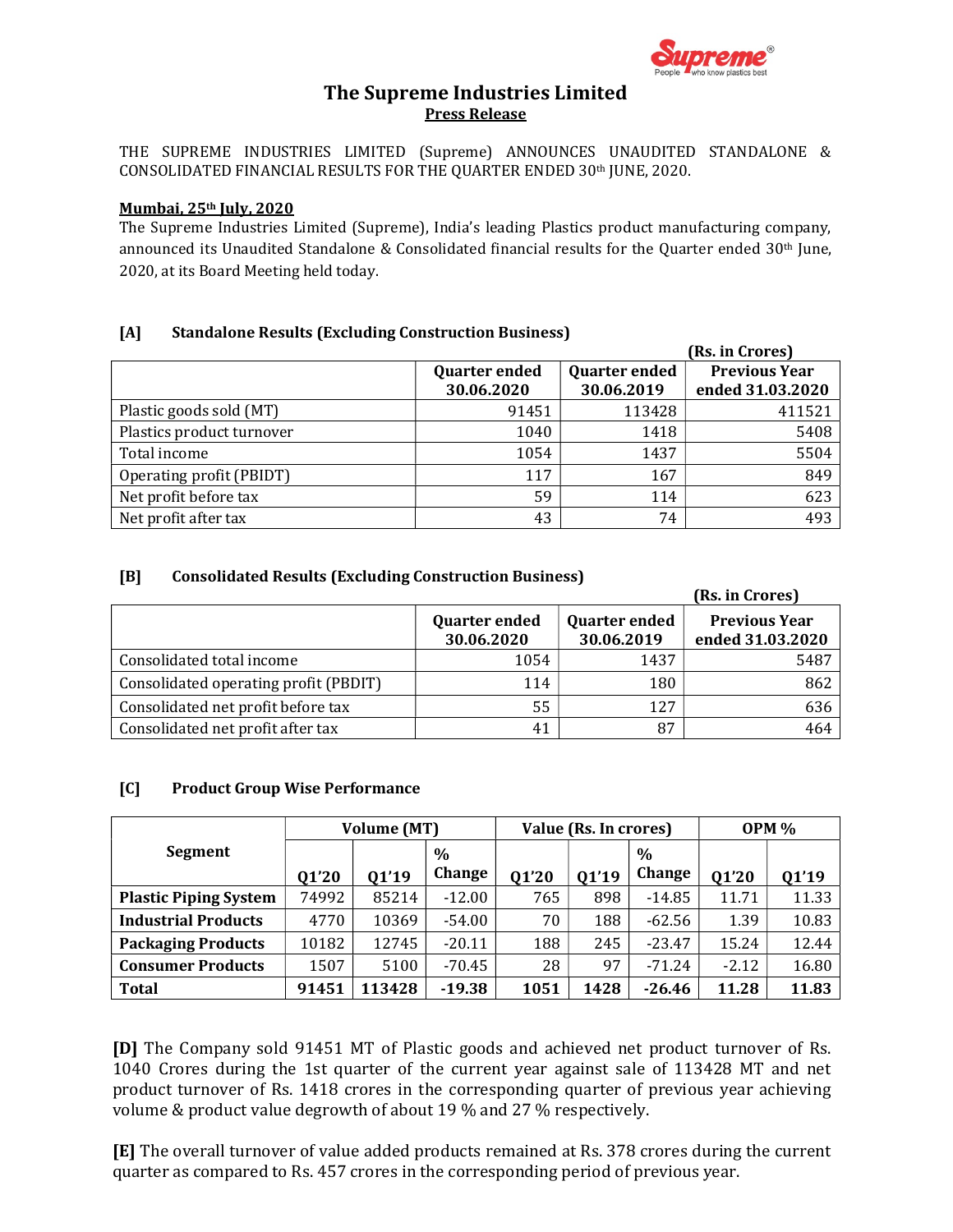[F] Total Net Borrowing of the Company stands at surplus of Rs. 31 crores as on 30th June, 2020 as against Borrowings of Rs. 217 crores as on 31st March, 2020.

Average Net Borrowing level during the current quarter remained at Rs. 134 crores against Rs. 169 crores in corresponding quarter in the previous year. Average Cost of Borrowings as on 30th June,2020 decreased to 7.53 % p.a. as against 8.35 % p.a. as on 31st March, 2020.

## [G] Business Outlook

# Mr. M. P. Taparia, Managing Director, The Supreme Industries Limited, said:

Since second half of March, 2020, Country is fighting against the global pandemic Covid 19. Country has witnessed series of lock downs initially throughout the country and unlocking process has begun since June.

Since July, partial lock downs in various parts of the country has hampered smoothening of the economic revival, which was further aggravated by exodus of millions of workers to their native places from various cities in May/June. This has severely affected construction activities and plant operations throughout large cities and Tier II cities.

Although production and dispatches at all the plants of the Company have commenced during last week of April/first week of May, 2020, normalcy of operations and business level is yet to be restored at pre Covid level. Plants for Piping products, Packaging Film and Cross Laminated Film products and material handling products have seen gradual recovery and by now have reached near to normalcy of operations whereas plants for Furniture and Industrial Components and certain segments of Packaging products are operating between 50 to 70% capacity utilization.

Continuance of the present status makes it difficult to forecast the annual outlook about the businesses for the year. The promising part in this situation is robust demand from rural and Tier III & Tier IV cities. Company enjoyed better demand in rural market compared to corresponding period of previous year for the products, which are catered by it to these markets.

The harvested Rabi crop was bountiful. The monsoon this year is quite widespread which augurs well for bumper Kharif crop. Crude oil prices remain range bound at below 45\$ a barrel. The banks are flush with funds with bias of lowering the rate of interest further.

Central and State Governments are taking various steps to boost the economy by pushing infrastructure investments. Polymer prices have shown upward trend since second half of May but remain affordable.

Company expects that once these widespread localized lockdowns are significantly reduced, the pent up demand will emerge for all the products in the company's portfolio.

Envisaging good demand prospect in the year 2021-22, the Company has committed and/or to commit an investment of around Rs. 350 crores in its' various existing plants and in putting up new plant to make piping system at Orissa and a Cross Plastic Film plant at a site adjacent to its' Composite Cylinder plant in Gujarat. Company continues to keep tight control on its fixed costs. Company also is able to manage its working capital requirements efficiently by keeping strict control on its debtors in number of sale days.